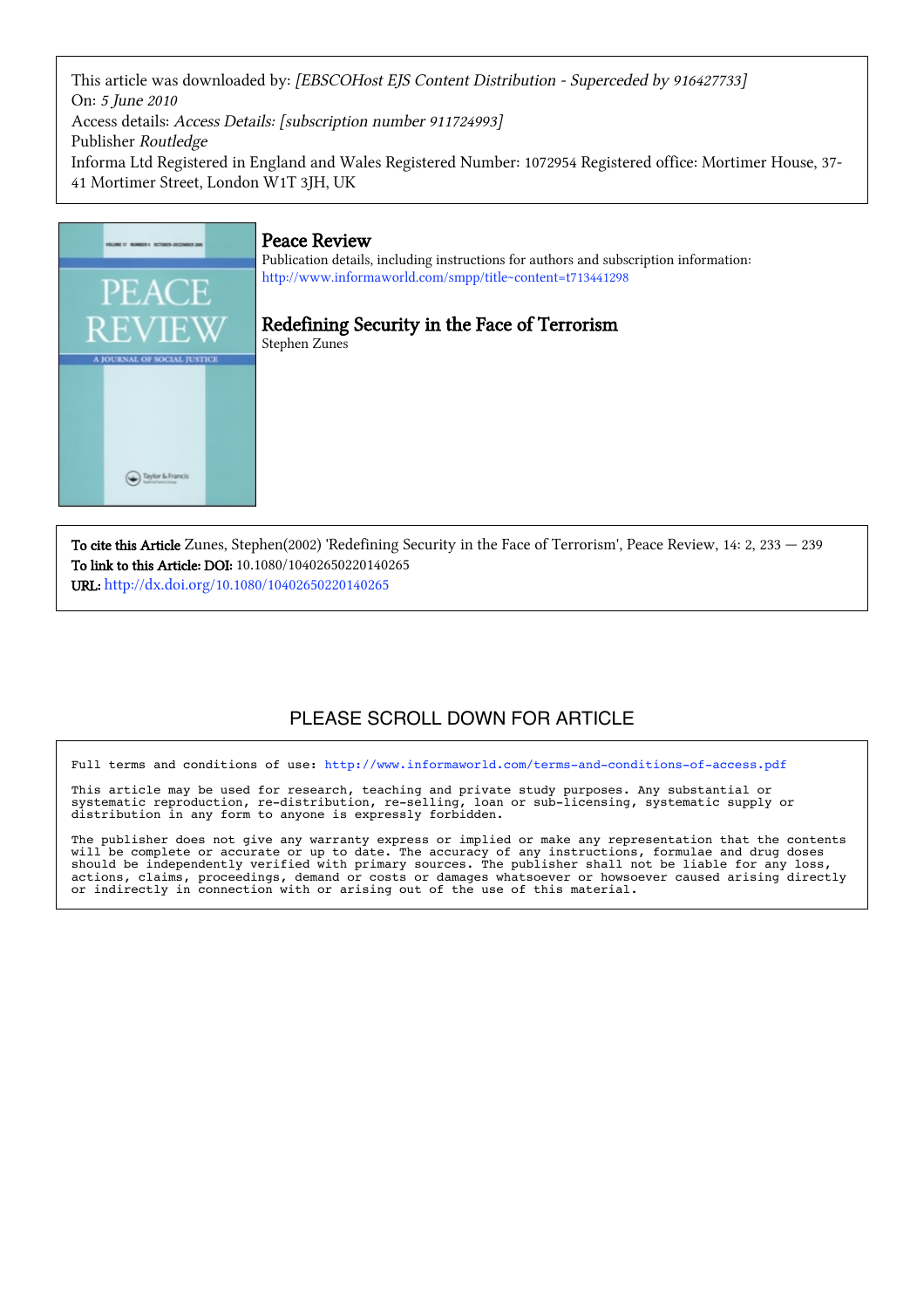## Redefining Security in the Face of Terrorism

## Stephen Zunes

The tragic events of September 11, 2001 have created unprecedented challenges for those who traditionally have been critical of U.S. military intervention and have allied themselves with the peace movement. For the first time in the lives of most Americans, the United States has found itself under attack.

After more than fifty years of fabricated or exaggerated threats to national security put forward by the U.S. government, academia, and the media to justify military interventionism abroad, even many traditional critics of U.S. foreign policy now acknowledge that there does exist a very real threat to the United States' security. Indeed, the ideology of Osama Bin Laden and his followers is apocalyptic and their methods are genocidal. Furthermore, their worldview is closer to that of the European fascists of the 1930s than of the leftist Third World revolutionaries of the 1970s who inspired many progressives in the West.

A significant minority of Americans, however, seriously question the wisdom of the U.S. military response. Some of these dissidents come from the pacifist tradition that takes a principled position in opposition to all war. They support nonviolent alternatives and argue that violence necessarily begets more violence. Other opponents of the Bush administration's war on terrorism come from the far left. They argue that given the nature of the U.S. role in the world and the powerful special interests that possess an inordinate amount of influence on policymaking—any such military intervention is inherently imperialistic. Still others emphasize utilitarian arguments against the use of large-scale bombing and other blunt instruments of power when dealing with a terrorist network where more targeted police or commando operations might be more appropriate.

The problem, however, in refusing to support military action is that such critics can easily be portrayed as naively acquiescing to dangerous forces that have demonstrated both the willingness and the means to do enormous harm to many thousands of innocent people in the United States. As a result, many former peace activists—even while cautioning against the more large-scale military actions advocated by administration hawks—are, for the first time, endorsing at least some sort of military response. At the same time, there are still very real moral and legal questions regarding certain aspects military action, even among non-pacifists. Furthermore, supporting military action feeds the very militarization of U.S. foreign policy that helped create the backlash so frighteningly manifested in the Al-Qaida movement and other extremist activities.

espite such moral and legal questions and the dubious efficacy of respond- $\mathcal{J}$ ing to terrorism by large-scale military operations, it was clear from the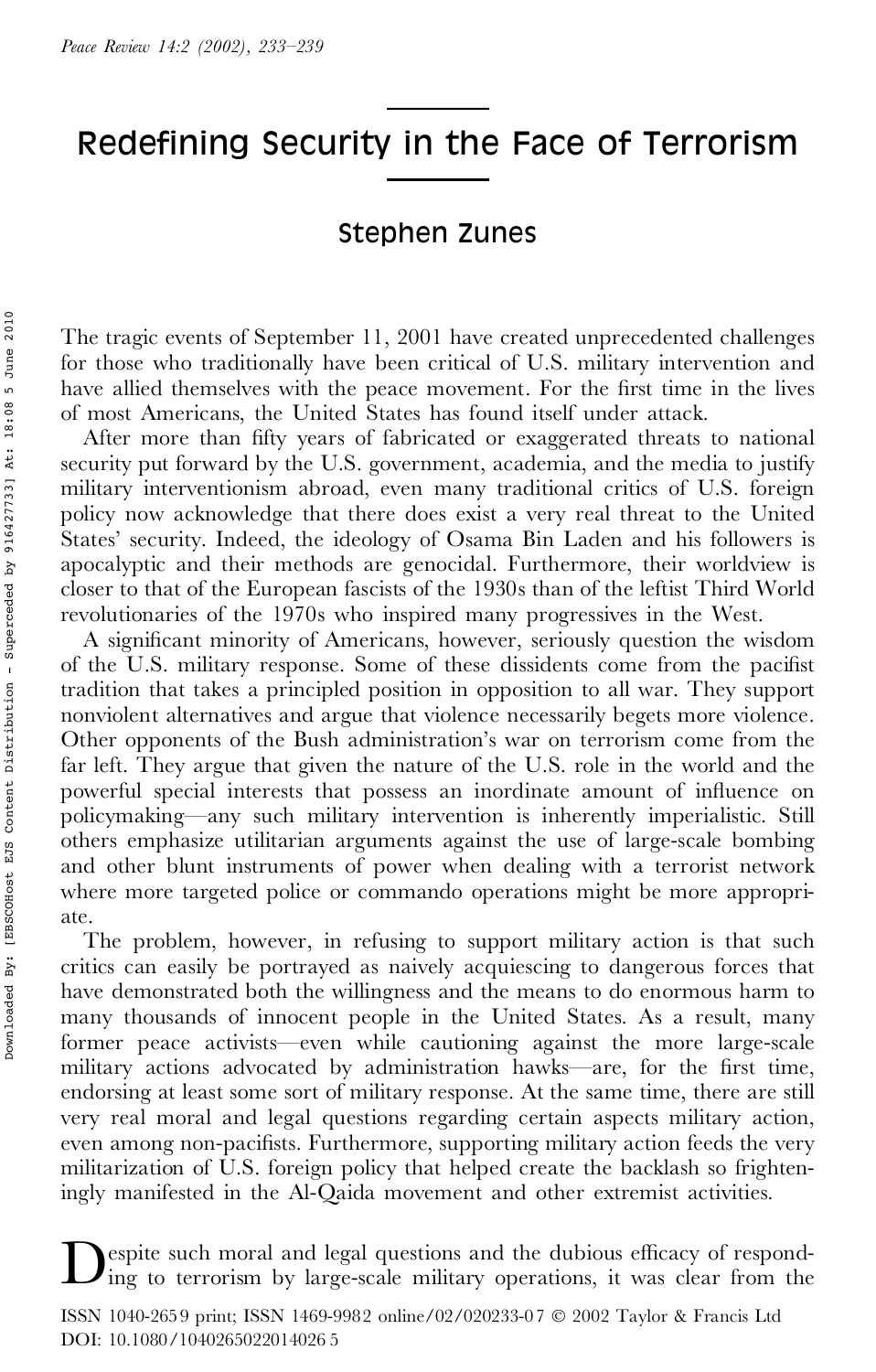immediate aftermath of the September 11 terrorist attacks that the United States would launch a major military operation as the centerpiece of its response. It was not going to be like a war against a foreign government, with clear fixed targets, such as command and control centers, intelligence headquarters or major military complexes. A loose network of terrorist cells does not have the kind of tangible assets that can be seriously crippled by military strikes. The Taliban regime in Afghanistan gave Bin Laden and his supporters sanctuary, but this was not a typical case of state-backed terrorism. As a result of Bin Laden's personal fortune and elaborate international network, he did not need and apparently did not receive direct financial or logistical support from the Afghan government. If anything, Al-Qaida had more influence over the Taliban than the Taliban had over Bin Laden.

Whether losing most of their sanctuary in Afghanistan will substantially reduce Al-Qaida's ability to inflict damage remains to be seen. The so-called "terrorist camps" destroyed in the air assaults, unlike bases of conventional armies, are not very significant strategically, since they housed few if any heavy weapons, sophisticated communications technologies, or other strategic assets that could not be quickly made portable. Most of these camps were evacuated long before the bombing commenced and much of the weapons and ordinance was moved as well. Ironically, a number of these camps were actually constructed by the U.S. Central Intelligence Agency during the 1980s.

Combined with the ousting of the Taliban and the killing and arrest of hundreds of Al-Qaida activists—including some leaders—the ability of Al-Qaida to commit further acts of terrorism has been diminished. How much so is debatable, but no credible intelligence report argues that it has been reduced by more than one-third. The instability in Afghanistan, which has resulted from the return of the warlords to power and the difficulty the new government has in controlling much of the countryside, raises questions as to how significant a reduction in Al-Qaida's activities in the country will ultimately result.

The U.S. bombing during the fall of 2001 resulted in widespread civilian casualties, which is particularly tragic given that the Afghan people were the first and primary victims of the Taliban, perhaps the most totalitarian regime on earth during its five years of rule. Such air campaigns have a mixed success rate, particularly in poor rural countries that have few obvious targets to destroy or damage. This is particularly true for Afghanistan, which saw much of its infrastructure already destroyed by the Soviet invasion and the civil war between the *mujahadin* factions that followed. The Taliban collapsed only after the U.S. military campaign began to provide direct support for the Northern Alliance and other anti-Taliban Afghan militias.

There is little question that the number of civilian casualties—both from the bombing as well as from the resulting refugee crisis—surpassed the numbers killed in the Pentagon, the World Trade Center, and on the four hijacked airliners. (One reason for the high number of civilian casualties was the use of bombing from jets instead of helicopter gunships, which can more easily distinguish enemy forces from civilians. The reason for choosing the high-altitude aircraft was because the Taliban and Al-Qaida was believed to possess hand-held heat-seeking Stinger anti-aircraft missiles, which were supplied to the Islamic resistance in Afghanistan in the 1980s by the United States.) Whether some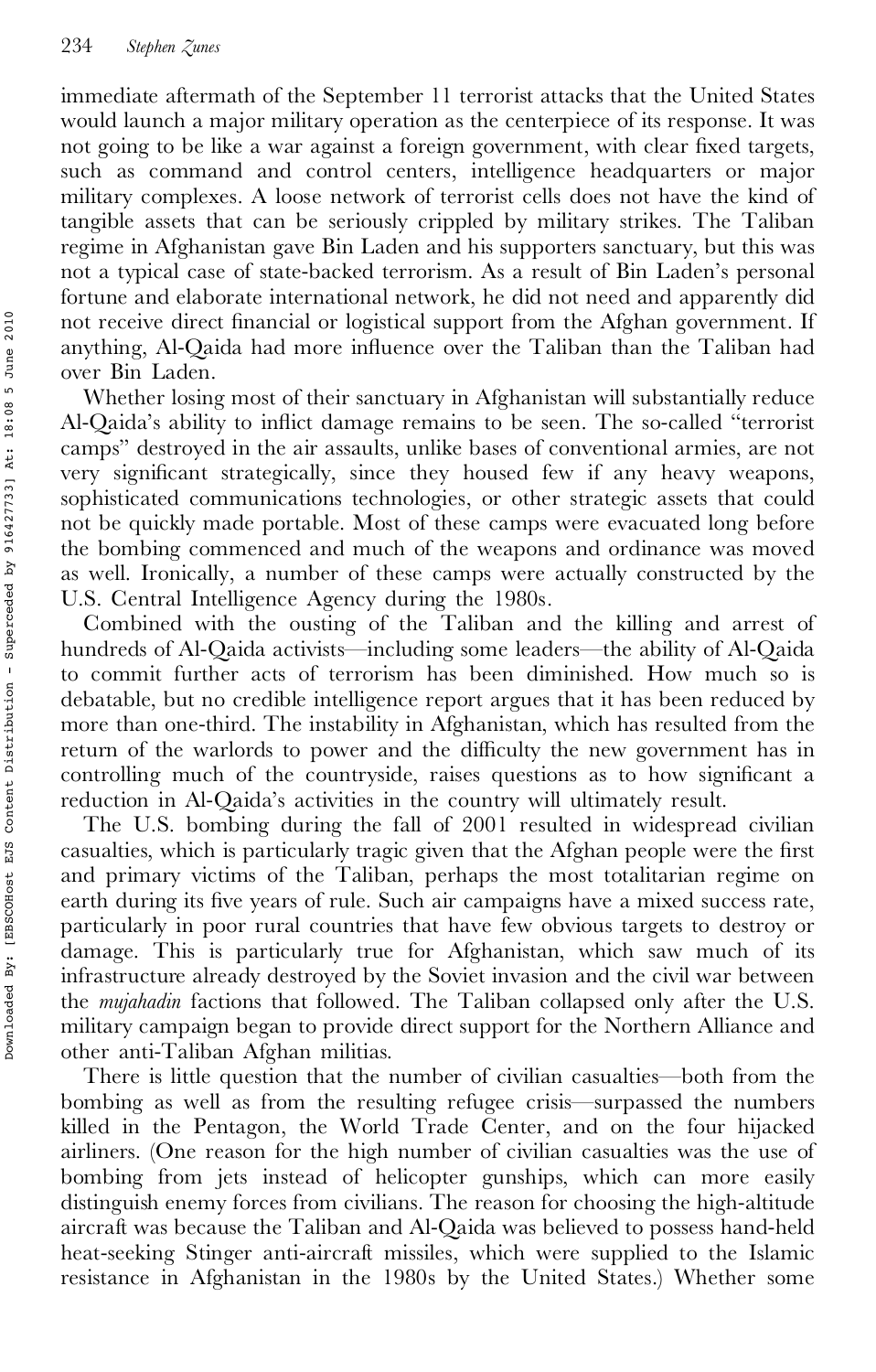Afghans will in turn seek vengeance over the deaths of their civilians at the hands of U.S. forces remain to be seen.

The U.S. victory over the Taliban regime was more difficult than some hoped and shorter than some feared. Similarly, thus far the victorious warlords of the Northern Alliance have proved to be not as violent and fratricidal as during their previous rule in the early 1990s, yet they have not been as cooperative as U.S. policy makers have desired. In any case, the image of one of the richest nations in the world bombing one of the world's poorest did inflame widespread anti-American resentment, particularly in the Arab world, regardless of the nature of the Afghan government or their support for Al-Qaida. As a result of the bombing campaign, the unprecedented sympathy the United States had in the Islamic world after the September 11 attacks has been lost. Both fairly and unfairly, the United States is being seen as responsible for killing thousands of innocent people, directly or indirectly.

Ridding the world of perhaps the most oppressive and misogynist regime on the planet could be considered a worthwhile result whether or not it enhances the struggle against terrorism. But questions remain of whether the regime would have collapsed from within in the ensuing months as some had been predicting, whether the suddenness with which opposition forces came to power will result in a weak government and long-term instability, or whether the devastation from the U.S. assault will create a reaction that will lead to the rise of new extremists in the future.

The bombing campaign against Afghanistan damaged the unity needed to deal with the very real threat posed by Al-Qaida operatives and distracted world attention away from the crimes of September 11 and onto the appropriateness or inappropriateness of the American attack. If there was any logic to the terrorists' madness, it was to have the United States over-react and turn large segments of the Islamic world against the West. Launching a major military operation against Afghanistan and threatening to pursue such actions into other countries has likely enhanced Osama bin Laden's standing, which may have been what he had hoped. In the struggle against terrorism, then, the bombing of Afghanistan only marginally improved the military equation but may have significantly set back the more important political equation.

There are no other countries outside the Taliban's Afghanistan that formally grant the Al-Qaida network sanctuary, but that has not prevented these terrorists from operating. High-altitude bombing—even putting the legal and moral arguments aside—is a very blunt and not particularly effective instrument in the !ght against terrorism. Terrorism—even such large-scale atrocities as the September 11 attacks—should not be seen as acts of war, but as international crimes. The war analogy is dangerous for a number of reasons: It elevates the mass murderers who commandeered the airplanes from thugs to warriors. It gives license for a crackdown on civil liberties and other individual rights domestically.

The biggest problem, however, with the so-called "War on Terrorism" may be in that the decentralized, clandestine and elusive nature of the enemy bears less resemblance to a conventional inter-state war or even a traditional counter-insurgency campaign than it does to the failed "War on Drugs." It also leads to the question of when the United States can ever declare victory, raising the specter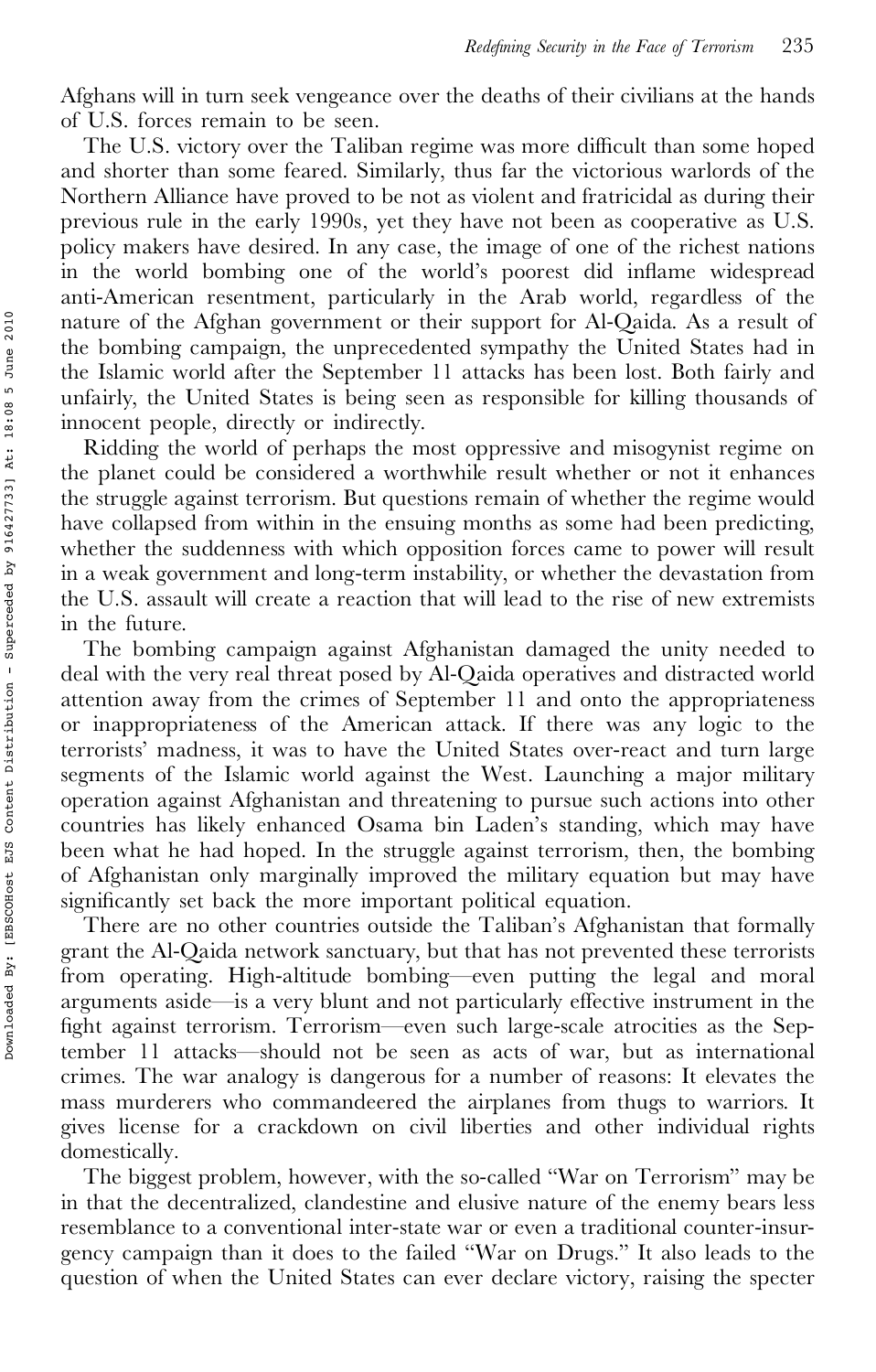of an indefinite militarization of U.S. foreign policy and the resulting negative impact upon civil liberties, immigrant rights, federal budget priorities, and other important political concerns.

Many progressives barely had time to grieve the tragedies of September 11<br>before having to start worrying about the frightening political implications of the Bush administration's response. Some of these concerns indeed appear to be coming to fruition.

Threats by the Bush administration to extend the war to Iraq, Somalia, Yemen, and elsewhere seem based less on any evidence of links to Al-Qaida and more upon an apparent desire to use counter-terrorism as an excuse to punish regimes the administration doesn't like and to extend American military power. For millions of Muslims throughout the world, this vindicates radicals who have been claiming that the "War on Terrorism" was simply an excuse to expand American hegemony in the region and to settle old scores.

Another example regards the enormous increase in military spending advocated by the Bush administration—with apparent support from leading Congressional Democrats—that has been justified as necessary to fund the war on terrorism. But the vast majority of the proposed spending is for weapons systems and other expenditures that have nothing to do with counter-terrorism; indeed, many were originally designed to counter Soviet weapons that no longer exist. At a time of national crisis when a singularity of purpose is required, the two major parties are taking advantage of the American taxpayer to subsidize the arms industry, including a nuclear missile defense program that cannot protect the country from terrorist attacks.

From fiscal policy to civil liberties to trade issues to environmental concerns, the entire agenda of the political right is being advanced in the name of fighting terrorism. "Anti-terrorism" has become what "anti-communism" was during the Cold War: the manipulation of an outside threat to pursue ultra-conservative ideological goals, including the suppression of legitimate dissent. Also as during the Cold War, most prominent liberals have timidly accepted many of the assumptions and policies put forward by right-wing Republicans and thereby made thoughtful debate of American policies that helped create this terrorist threat extremely difficult.

At the same time, few things make people angrier than being taken advantage of in time of genuine need. It should be possible to both acknowledge the reality of the terrorist threat and the necessity of a strong and effective response by the United States while exposing the perfidy of the Bush administration in cynically manipulating the country's genuine need for security for the sake of its rigid ideological constructs and its wealthy financial supporters.

Since terrorism is an international problem, it needs international solutions. This means vigorously and collaboratively pursing diplomatic, investigative and international police channels to identify, track down, arrest, and bring to justice members of terrorist cells responsible for these crimes. Precipitous and inappropriate military action could make many nations—particularly the Middle Eastern nations, whose support is needed to track down terrorists hiding within their borders—reluctant to cooperate in anti-terrorism efforts.

The Bush administration's success in 2001 in weakening international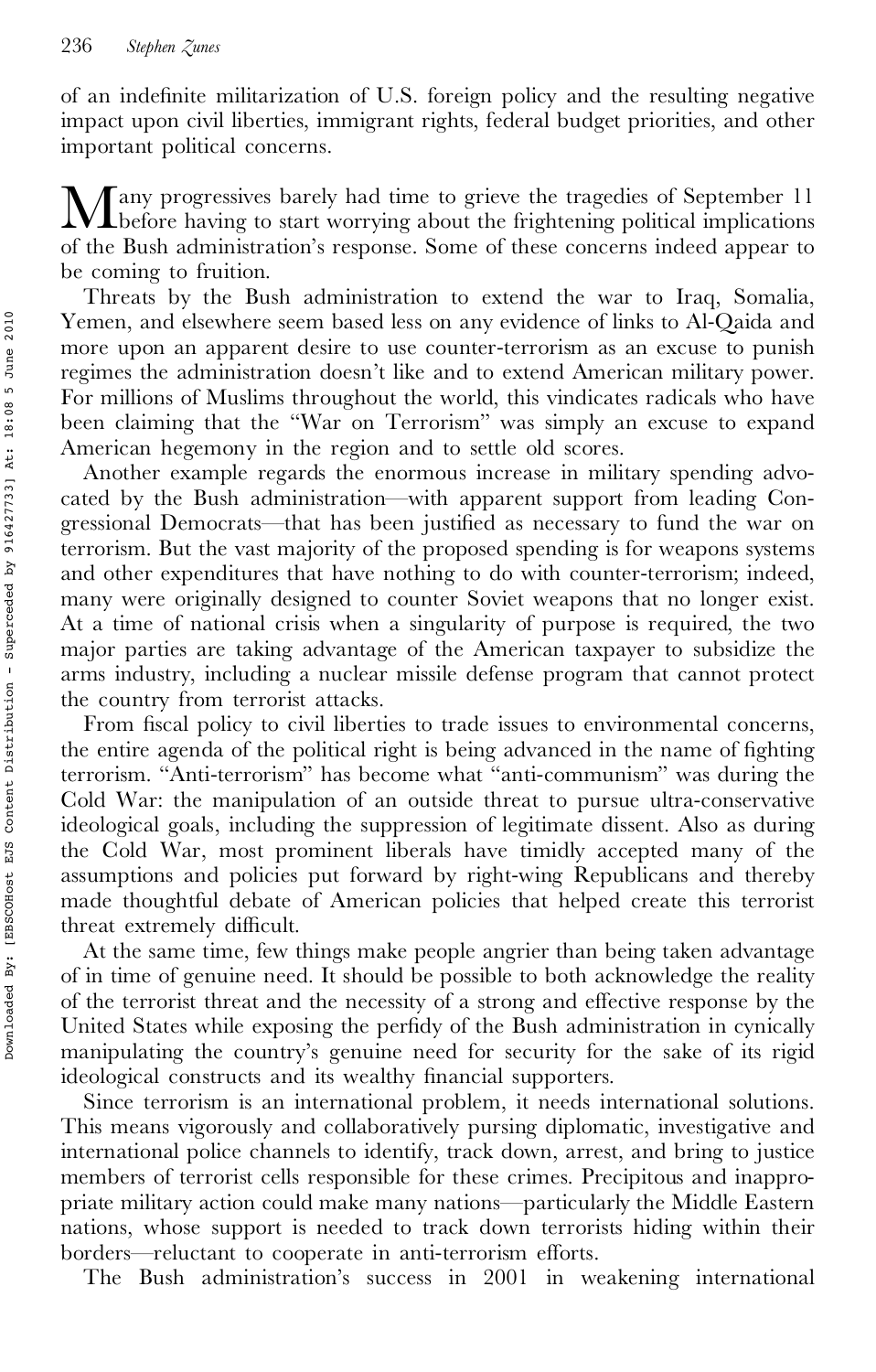initiatives to control the trafficking in small arms, curbing the threat from biological weapons and cracking down on money laundering and tax havens were all major setbacks to worldwide efforts to combat terrorism. Similarly, the steadfast American opposition to the establishment of an International Criminal Court damages one of the most effective tools possible for dealing with international terrorists. Only when the United States is willing to engage in effective preventative measures to fight terrorism will Americans really be safe.

Another policy shift must be away from supporting irregular groups that may be prone to terrorism. Many of the most notorious terrorists in the world today received their training from the CIA as part of U.S. efforts to undermine leftist governments in Cuba, Nicaragua, and Afghanistan during the Cold War. Not only has the history of American support for terrorist groups like the Contras whose attacks killed far more civilians than Al-Qaida—undermined U.S. credibility in leading an international coalition against terrorist violence, but much of Al-Qaida and the Taliban can trace their roots to U.S. support of the radical Islamic *mujahadin* in Afghanistan in the 1980s.

A major source of support for the reactionary Islamic ideology that has spawned terrorism has come from the widespread development of Wahabbi schools throughout the Islamic world, financed by Saudi Arabia. The Saudis have such financial resources in large part because of the vast amounts of money sent to that country from the United States to import its oil. A greater emphasis on conservation and renewable energy sources would substantially reduce the Saudis' financial ability to promote Wahabbism and go a long way in curbing the spread of this dangerous reactionary movement.

Simply addressing the security aspects of terrorism, as U.S. policy currently does, is merely confronting the symptoms rather than the cause. The struggle against terrorism cannot be won until the United States also ceases its pursuit of policies that alienate such large segments of the international community, particularly in the Middle East and elsewhere in the Third World.

The United States has become a target of terrorists largely for its perceived arrogance, hypocrisy, and greed. Becoming a more responsible member of the international community will go a long way toward making the U.S. safer and ultimately stronger.

To win the struggle against terrorism, security must be redefined. The more the United States has militarized the Middle East in recent years, the less secure Americans have become. All the sophisticated weaponry, all the brave fighting men and women, and all the talented military leadership the country may possess will not stop terrorism as long as government policies cause millions of people to hate Americans.

Americans have heard repeated assertions by President George W. Bush and others that the United States was attacked because of the terrorists' hatred of freedom and democracy. Unfortunately, however, United States policy in the Middle East has tended not to promote freedom and democracy, but to support authoritarian governments, occupation armies and further militarization of an already overly militarized region. Furthermore, while there is little question that Osama Bin Laden and others in Al-Qaida have little respect for Western liberal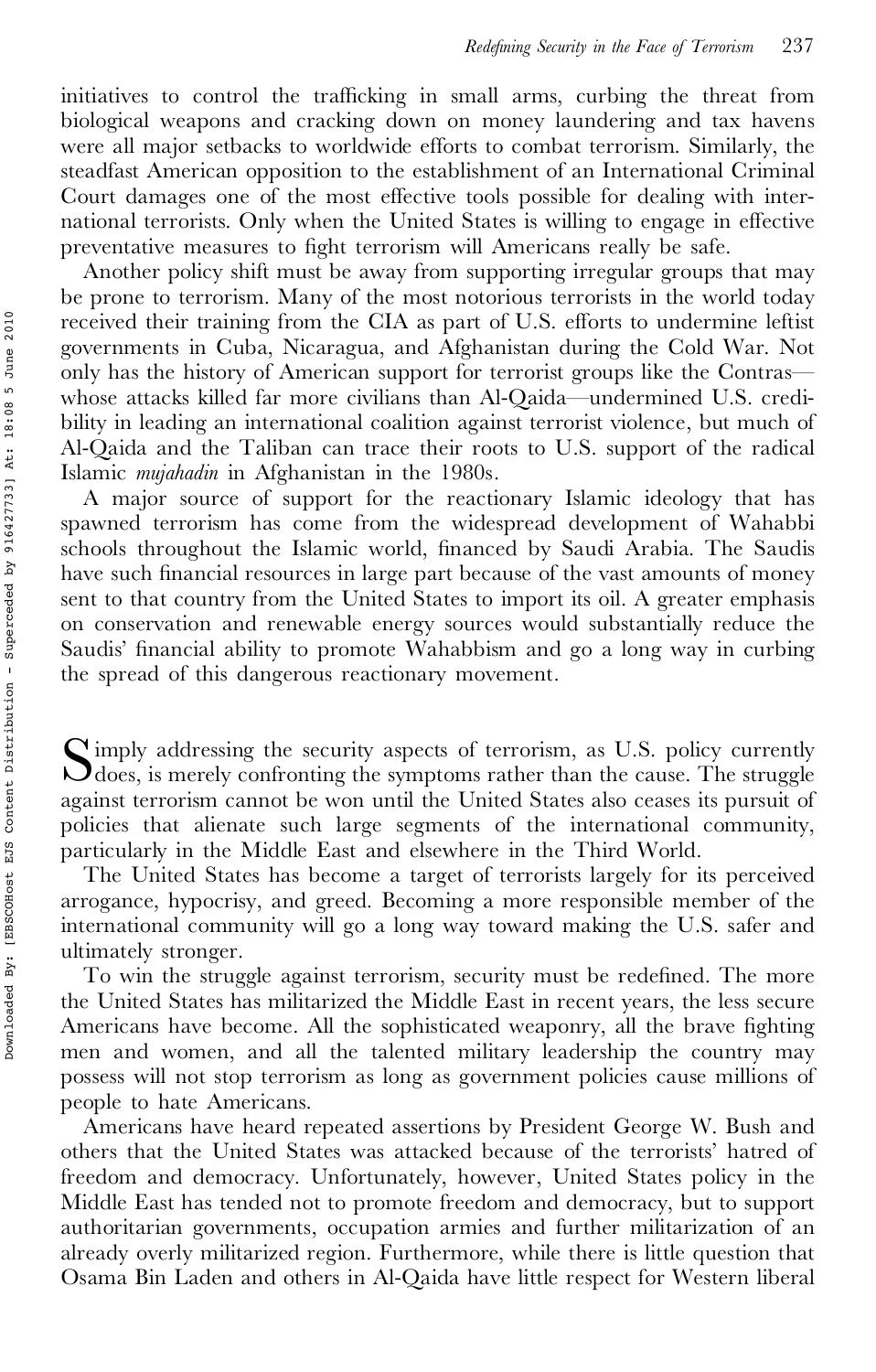democracy, there is nothing in their manifestos or any other statements that indicate that this was what motivated their attacks against the United States.

As most Muslims recognize, Osama Bin Laden is certainly not an authority on Islam. He is, however, a businessman who—like any good businessman—knows how to take a popular fear or desire and use it to sell a product: in this case, anti-American terrorism. The grievances expressed in his manifestos—the ongoing U.S. military presence in the Gulf, the humanitarian consequences of the U.S.-led sanctions against Iraq, U.S. support for the Israeli government, and U.S. support for autocratic Arab regimes—have widespread appeal in that part of the world.

On the day of the attacks, CNN decided to repeatedly show scenes of some Palestinians celebrating the attacks. Though their sentiments represented only a small minority of Palestinians, this small group was probably not alone in the Third World in feeling a perverse sense of satisfaction: finally, the United States knows what it is like to lose thousands of civilians in an act of political violence. This is not new to the Palestinians, or to the people of Vietnam, El Salvador, Nicaragua, Angola, East Timor, Iraq, and Lebanon, who know the feeling all too well, not in small part due to the policies of the United States.

Indeed, watching the heart-rending scenes of anguished New Yorkers holding up pictures of their missing loved ones reminded one of scenes from Latin America during the 1970s and 1980s of the relatives of *los desaparecidos*, the "disappeared," victims of regimes backed by the U.S. government.

Whatever the transgressions of U.S. foreign policy in the Middle East and elsewhere, they can never justify acts of terrorism. There is nothing karmic about what happened on September 11. No country deserves to have thousands of innocent people slaughtered. Yet having the United States recognize why some extremists might resort to such heinous acts is necessary if there is any hope of stopping them.

Even the tiny percentage who may support Osama Bin Laden's methods will be enough to maintain a terrorist network as long as his grievances resonate with the majority. Even if the United States succeeds in destroying the Al Qaida network, there will be new terrorists to take its place if Americans do not take a hard look at what gives rise to these fanatics. In short, it is not American values, but the abandonment of these values, which made the horrific attacks of September 11 possible.

There are those who argue that Osama Bin Laden's political agenda should not be taken any more seriously than those of Oklahoma City bomber Timothy McVeigh, the 1960s cult leader Charles Manson, or any other mass murderer. Certainly anyone who would be willing to sacrifice thousands of innocent lives for any reason is clearly a psychopathic killer and is unlikely to be reasoned with or appeased through negotiations.

Yet terrorists whose political grievances have little political appeal—such as the far left and far right terrorist groups that have periodically arisen in relatively open societies like those in Western Europe and the United States—can be suppressed relatively easily. By contrast, terrorist groups whose agendas reflect those of systematically oppressed populations—such as Palestinian Arabs, Sri Lankan Tamils, or Northern Ireland Catholics—are far more difficult to control